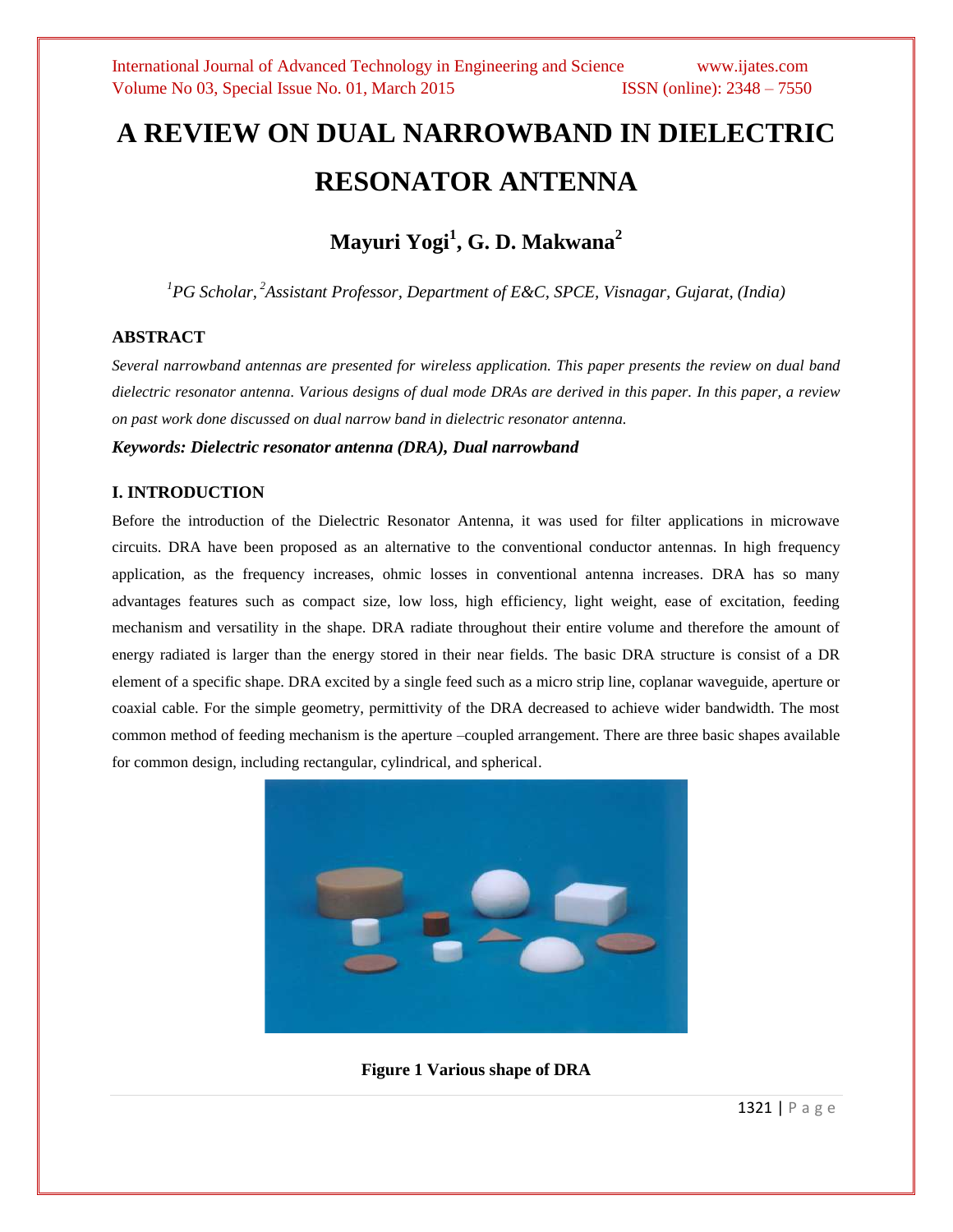# International Journal of Advanced Technology in Engineering and Science www.ijates.com Volume No 03, Special Issue No. 01, March 2015 **ISSN** (online): 2348 – 7550

There are various shapes of DRAs like rectangular, circular, triangular, spherical-cap, cylindrical-ring, hemispherical, etc. Figure 1 shows a photo of various shapes of DRAs. It was found that DRAs operating at their fundamental modes radiate like a magnetic dipole, independent of their shapes

#### **II. MULTIBAND OPERATION**

With the development of wireless communication systems, the compact and dual or multi-frequency are highly desirable. Recently, many investigations have been reported on DRAs with dual-frequency operation using various approaches. Dual mode excitation is hardly designed because the different modes in DRA are sensitive. And stacking two DRAs increases the size and the weight of DRA.

#### **III. SINGLE AND DUAL BAND OPERATION**

Two rectangular DRA were used to achieve dual band operation. The value of dielectric constant was 32. Micro strip line was used for feeding mechanism. For impedance matching, DR had to be offset in Y direction from the center of the slot. The values of resonant frequencies were 5.12 GHz and 6.15GHz [1].



**Figure 2 Top view and side view of the dual-frequency DRA [2].**

In [2], represent the use of circular disk shape of DRA as shown in Figure 2. The value of Dielectric constant was 25. Micro strip line was used for feeding mechanism. The values of resonant frequencies were 2450 and 5640 MHz. A parasitic c-slot etched in the ground plane. The c- slot consists of three parts of a rectangular slot of length  $L_1$ ,  $L_2$ and  $L_3$  and width 0.5 mm. the value of resonant frequencies were 3.456 and 4.797 GHz. It is observed that the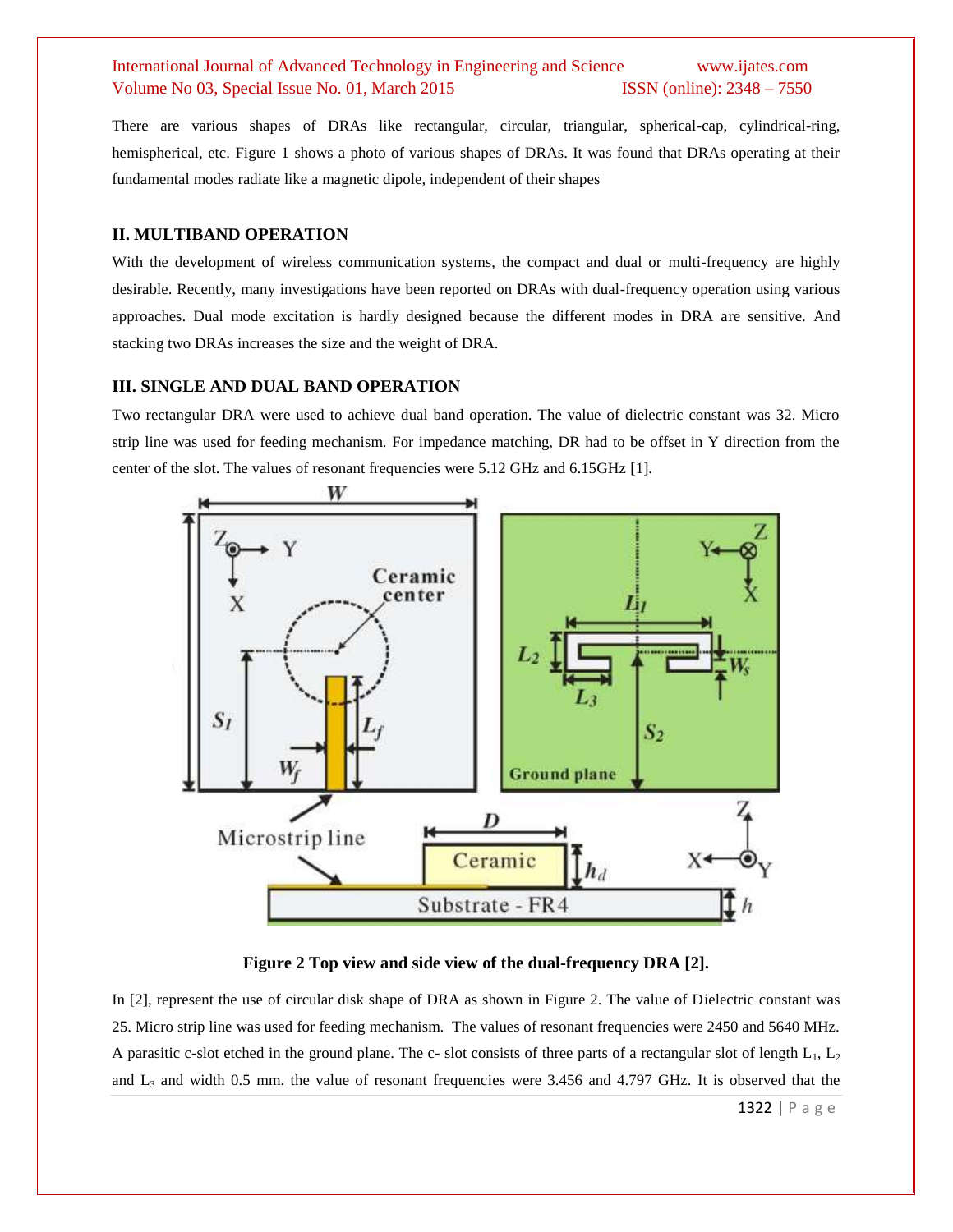### International Journal of Advanced Technology in Engineering and Science www.ijates.com Volume No 03, Special Issue No. 01, March 2015 **ISSN** (online): 2348 – 7550

resonant frequency of C-slot remain unchanged but the frequency of the DR decreased. It is also observed that the resonant frequency of C-slot remains unchanged and the frequency of DR decreased at  $\mathcal{E}_d$  was increased.

In [3], represent the use of circular disk shape of DRA as shown in Figure 3. The value of Dielectric constant was 27. The CPW inductive slot was used as the DR feeding mechanism. Resonant frequencies of DRA were 3456 and 4797 MHz. The centre point of DR was placed above the centre of the ground plane with offset distance S. S was used to adjust the coupling level between the two resonators. The positive S corresponds to moving up, and negative S corresponds to moving down. It is observed that the resonant frequency of the slot radiator increased as S increased from -5 to 5 mm. But the resonant frequency of the DR remains unchanged. For different  $\mathcal{E}_r$ , it is observed that the dual-bands decreased as  $\mathcal{E}_d$  was increased. The lower band was due to the CPW inductive slot while higher band was due to the DRA.



**Figure 3 Top view and side view of the dual-frequency compact hybrid resonator Antenna [3].**

In [4], represent the use of bridge shape DRA. The value of dielectric constant  $\mathcal{E}_r$  was 40. The coaxial probe was used for feeding mechanism. B-DRA was excited in its lowest order mode. It is observed that for low values of dielectric permittivity, the radiation patterns of the DRA were like monopole. Resonant frequency of DRA decreased as the permittivity increased. Dielectric constant for b-shaped DRA was 40, dielectric constant for RDRA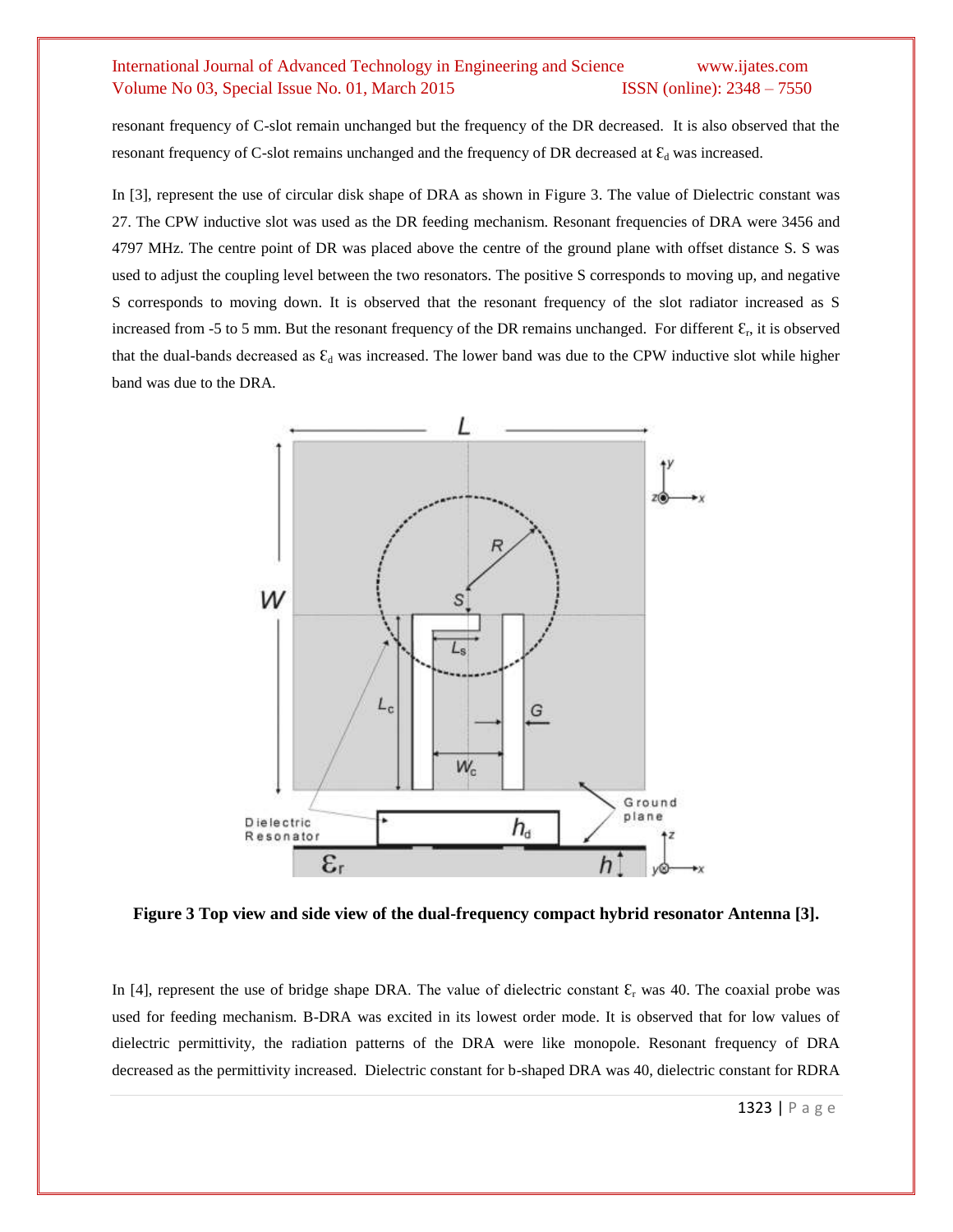## International Journal of Advanced Technology in Engineering and Science www.ijates.com Volume No 03, Special Issue No. 01, March 2015 **ISSN** (online): 2348 – 7550

was 10. 50  $\Omega$  micro strip line was used with width 2.4 and length 3.6 mm. It is observed that this design operate on dual frequency. Resonant frequencies were 3.5 and 5.5 GHz. These frequencies correspond to the frequency of the excitation of the b-DRA and RDRA. It is observed that variation of the width of RDRA has a significant effect on the resonance frequency of the second mode. The frequency of first resonant mode is slightly changed. For feeding aperture, micro strip line was used with width 24 mm and length 10 mm.

In [5], represent the use of rectangular shape of DRA. The value of dielectric constant was 90. Rectangular shorting strip and T-shaped shorting strip were used for feeding mechanism. The feeding mechanism adopts another Tshaped metal strip attached to the bottom force of the DRA and connected to the inner conductor of the coaxial prob. It is observed that the resonant frequency was mainly depended on the height H along the Z-axis and remain relative stable regardless of changed in length along the Y-axis. Because horizontal electric fields are distributed homogeneously along Y-axis no variation exists. The value of resonant frequency was 3.5 GHz. Now mode shows good radiation efficiency and broad side pattern as fundamental mode does.

In [6], represent the use of rectangular shape of DRA. The value of dielectric constant was 10. Experiment frequency was 1.74 GHz. Band width was 1.716- 1.767 MHz. Proposed mode was  $TE^X_{\delta 01}$ . 50 Ω micro strip line was used for feeding mechanism. Proposed RDRA with metal coating located at the centre of a square substrate of  $Ers =$ 2.65. Reference antenna 1 had the same size DR as proposed one, but without metal coating. Reference antenna 2 worked at the same frequency as antenna 1, but in the new radiating mode. Comparing the proposed DRA to antenna 1, it is observed that both have different frequency. Due to two metal plates on the DR, the proposed antenna works at 1.71 GHz, much lower frequency. It is observed that changed in values of a,b resonant frequency of the mode remain almost constant. It is observed that change the value of b still has little effect on the frequency and increase of both a and b causes decrease of the frequency. To validate the theoretical analysis, the proposed DRA and reference antenna 1 were designed and measured. Feeding mechanisms of two antennas are different.

#### **IV. DIFFERENT COUPLING METHODS**

Different methods are used for exciting the antenna, which are coaxial probe, aperture coupling with micro strip line, aperture coupling with coaxial feed line, direct micro strip line, coplanar feed, slot line , micro strip line, Tshape metal strip and waveguide probe.

#### **V. CONCLUSION**

This paper presents the review on past done work in the field of dual band Dielectric Resonator Antenna. A brief description of the research works done in the field of dual band operation, different coupling method are presented here. A dual band antenna can replace two single band antennas of suitable operating bands.